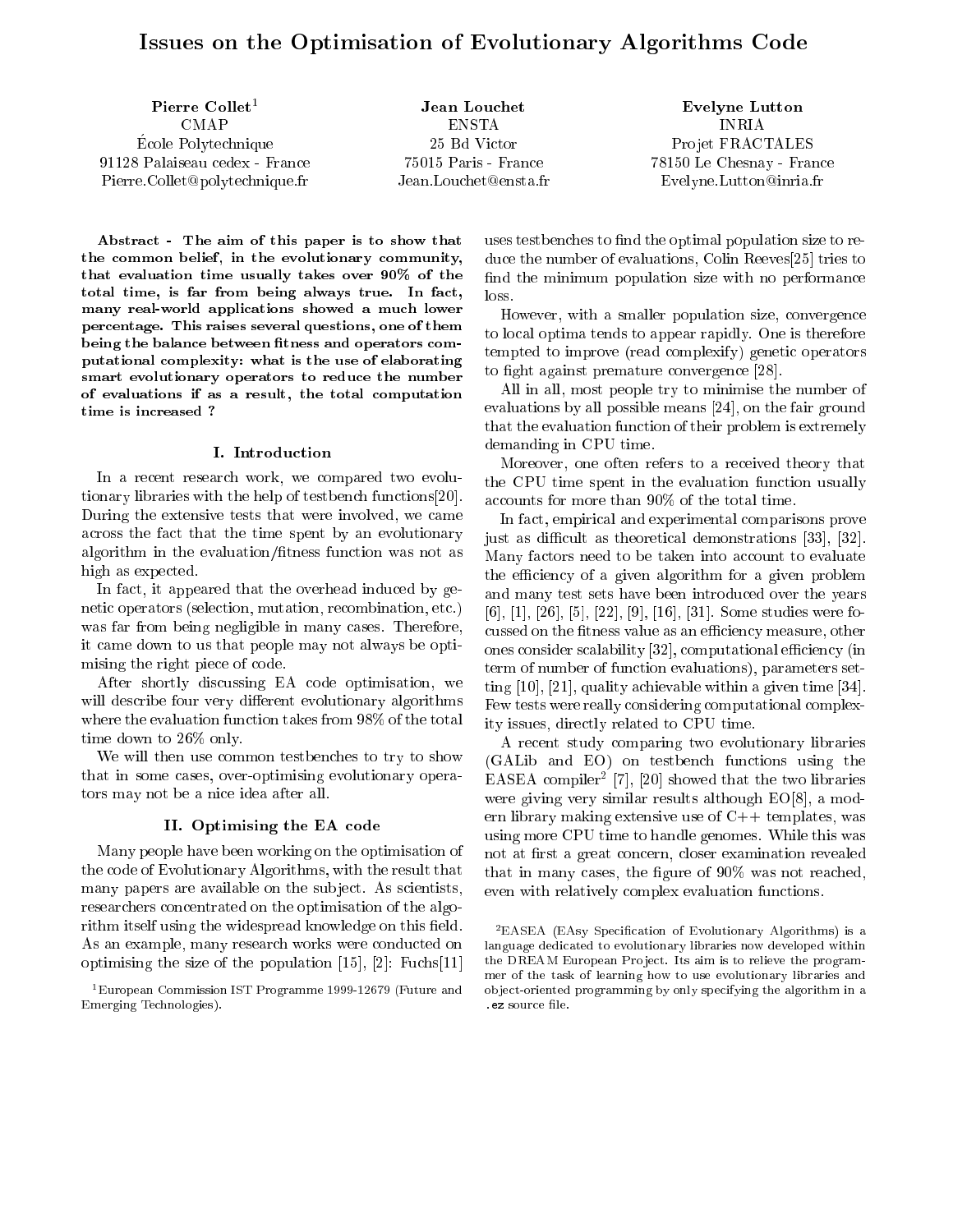### III. Experimental results

As testbenches may not reflect reality, we looked back at real appli
ations rather than ben
hmark fun
tions. Although in some ases, evaluation took well over 90% of the total time, we dis
overed that in many implementations, the per
entage was mu
h smaller indeed.

In all cases, the programmers of these experiments have been trying to minimise evaluation time, sometimes by adding more information than ne
essary in the genome, or by using elaborate re
ombination or mutation operators.

The extra time spent in the evolutionary algorithm improved the exploration of the sear
h spa
e. However, the indu
ed extra CPUost ould have been used to get more evaluations done. The following experiments show that a balan
e must be found.

### A. Inverse problem for affine IFS

Iterated fun
tions system (IFS) theory is an important topic in the domain of fractals, mainly for image compression appli
ations.

A major challenge of both theoretical and practical interest is the resolution of the soalled inverse problem. Except for some particular cases, no exact solution is known. Some solutions exist based on deterministic or stochastic optimization methods, but as the function to be optimised is extremely omplex, most of them make some <sup>a</sup> priori restri
tive hypotheses. Solutions based on GA or ES have been presented for affine IFS  $[13]$ ,  $[23]$ , and more recently on a GP for non affine IFS  $[3]$ .

The following test case is a simple implementation in EASEA of an EA for the resolution of the inverse problem for affine IFS, with a variable number of functions. The attra
tor simulation stage is however still very expensive, meaning that the fitness function takes most of the total time.

The standard EASEA output reads: S
ore <sup>=</sup> 2130.927620 image size: 256x256 Elapsed time: 118.77s for <sup>14516</sup> evaluations. Time specification functions are all the specifications of the specification functions of the specification functions of the specifications of the specifications of the specifications of the specifications of the specifica 116.3s <sup>=</sup> 97.9204% of total time.

With 97.92% of the total time spent in the evaluation function, this example behaves as expected.

# B. The Fly Algorithm

POP\_SIZE=100, NB\_GEN=500

This example [17], taken from Image Processing (stereovision) uses the "Parisian Evolution" paradigm, in which ea
h individual in the population represents a part of the solution rather than the solution itself in a way similar to some artificial life simulations. It processes image data from two digital ameras in order to build a three-dimensional representation of the s
ene. Here, the algorithm evolves a population of "flies" which are 3-D points in spa
e, using an Evolution Strategy.

A fly's fitness value is a measurement of the consistency of the projections of the fly on the two images so that the flies' fitness values are statistically biased in favour of those lying on the surfaces of visible objects.

Once evolved, the population of flies spreads onto the surfaces of the objects and the model of the scene is the y population taken as a whole.

As is often the case with Parisian Evolution, population size is large, typically 5000 flies. Faster processing may be achieved using down to 1000 flies, at the expense of much less accurate results. Genetic operators are standard: ranking, gaussian mutation and bary
entric crossover. On the other hand, each fitness calculation requires lo
al image pro
essing to orrelate the neighbourhoods of the fly's projections on each image, including some projective geometry to calculate the local gradient norm and 25 pixel grey value square differences per fly.

The genome only onsists of 3 integers orresponding to the three  $x, y, z$  coordinates of the fly. Our tests gave the following average values on 200 generation runs for two population sizes:

population <sup>=</sup> <sup>1000</sup> elapsed time: <sup>1560</sup> millise
onds evaluation (in
luding gradient) 78.4 % geneti operators (in
l. sele
tion) 21.6 %

population <sup>=</sup> <sup>5000</sup>

elapsed time: <sup>4690</sup> millise
onds

evaluation (in
luding gradient) 66.0 % geneti operators (in
l. sele
tion) 34.0 %

On this example, even though the hromosome is very small, the contribution of genetic operators to the total time is far from negligible, probably due to the onjugation of the sele
tion fun
tion (ranking) and a large population.

C. Mass and Generalised Spring Physi
al Model Identi fication

Me
hani
al models, using point masses and generalised springs, are used in several applications such as synthetic musi
, man-ma
hine gestural ommuni
ation and image animation, in order to model dynami
ally deformable objects. They essentially use two-extremities ("binary") bonds as in Cordis-Anima [19], but may also use threeextremities ("ternary") bonds [18]. The inverse problem consisting of finding mechanical parameters (spring) stiffness, lengths at rest, non-linearities, damping coef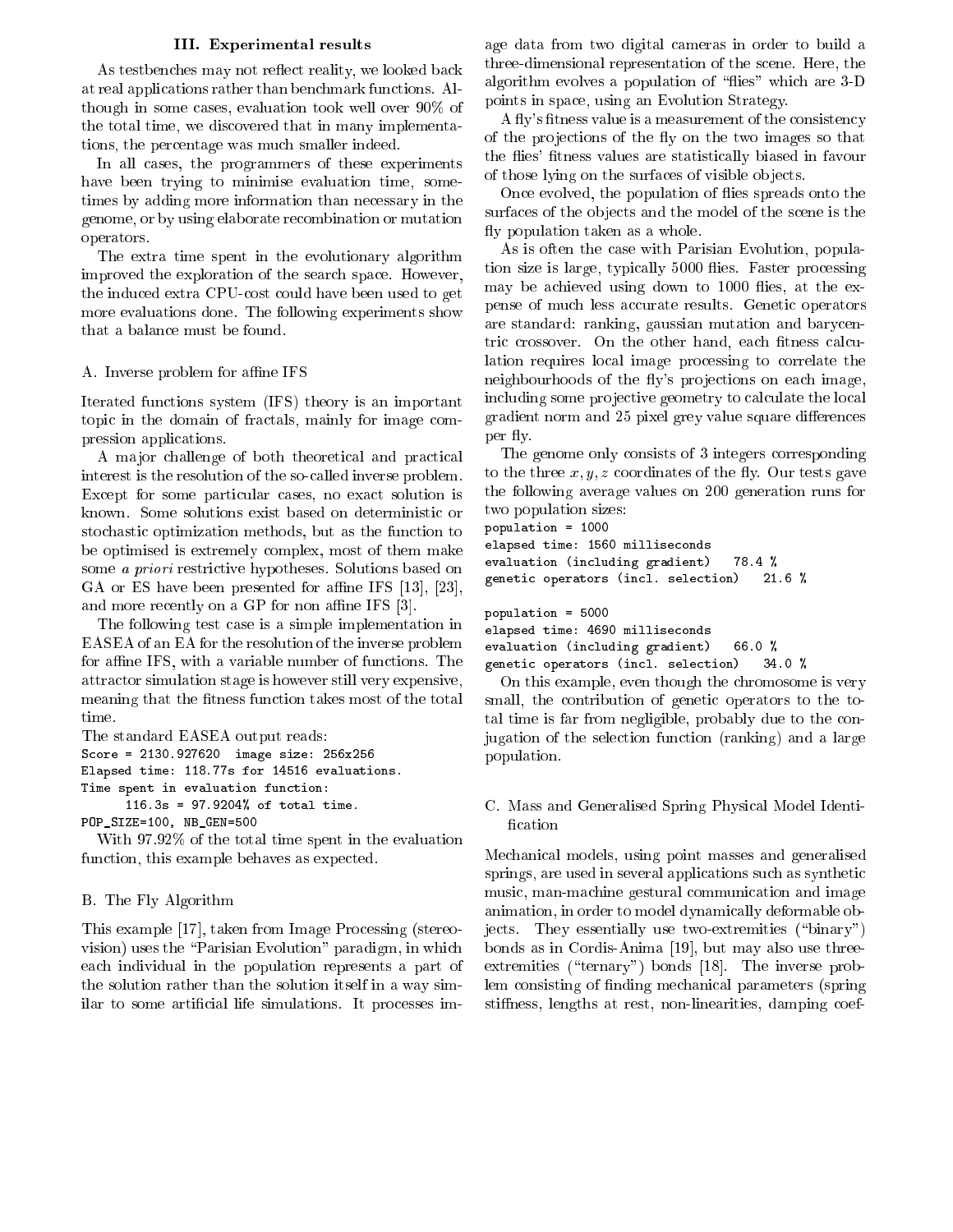ficient values) in order to reproduce a given kinematic trajectory, has been first solved using a custom-designed adaptive Evolution Strategy using multiple cost functions and hybridised with a gradient descent function [18]. Recent extensions [29] allow to enrich the viscoelastic model through the addition of "muscle" bonds, i.e.: a
tive neuralontrolled bonds able to add external energy to the system.

The omplexity of the task strongly depends on the number of bonds, the genome length (i.e.: the number of bond parameters to be identied), and the number of kinematic frames used in the reference sequence. Each evaluation needs a omplete me
hani
al simulation of the sequence, involving physical forces calculations and motion integration.

Here are the results of three representative experiments:

e: horselection and the sequence of the sequence of the sequence of the sequence of the sequence of the sequence of the sequence of the sequence of the sequence of the sequence of the sequence of the sequence of the sequen of a real horse walking at a trot. The horse is represented with 35 masses, 53 binary bonds (39 springs with 4 parameters and 14 dampers with 2 parameters) plus 3 ternary bonds (2 params ea
h), giving a total hromosome length of 3840 bytes:

```
Sequen
e length: 53 frames.
generations: 1010
population: 1000.
184 parameters
evaluation 73.4 %
geneti
 operators 26.6 %
```
Test sequen
e: horse2. This example is based on the same real-world horse sequence, with 35 masses, only using binary bonds (39 springs with 4 parameters and 14 dampers with 5 params) for a hromosome length of 4464 bytes:

```
Sequen
e length: 53 frames.
generations: 1010
population: 500
226 parameters
evaluation 69.17 %
geneti
 operators 30.83 %
```
In spite of the complexity of the fitness calculation, the share of geneti operators is still high, again around 30%.

Test sequen
e: mus
le. This nal test uses a synthesised referen
e sequen
e generated by 3 masses on 10 images, including three "muscle" bonds (4 connection weights  $+4$  mechanical parameters  $= 8$  parameters ea
h). Unlike the two previous examples, this test sequen
e was devised in the framework of the development of the mus
le model, but does not represent any realistic object due to its low number of masses and bonds.

```
Sequen
e length: 10 frames
generations: 1010
population: 2000
24 parameters
evaluation 11.03 %
geneti
 operators 88.97%
```
With a small size problem and a short fitness function, evaluation per
entage drops down to 11 %.

# D. PPSN VI

This real-world example comes from the PPSN VI conference organisation. The conference received 156 papers to be reviewed by 178 reviewers. As su
h a massive assignment represents several days' work for a conference organiser, it was de
ided that an evolutionary algorithm should be given the task to automati
ally assign papers to reviewers [4].

As ea
h paper needed to be reviewed by four reviewers, ea
h reviewer needed to read an average of 155-4=178 = 3:48 papers. It was de
ided that the EASEA program would assign 3 reviewers per paper, and that a fourth one would be added manually.

Such an assignment is quite difficult to construct beause it is not possible to give any reviewer any paper to review. A strong onstraint must not be violated (a reviewer must not review a paper of which he is an author) and many soft constraints need to be satisfied, that can be included as penalties within a fitness function:

- It is preferable that all reviewers should have 3 to 5 papers to review (rather than 0 or 12).
- It is preferable that reviewers should not know authors personally. This is of course very difficult for a computer to tell. However, e-mail addresses fields an be ompared,
- The assignment should take reviewers' preferen
es into account (titles and abstracts were provided to the reviewers before the assignment so that they ould express their preferen
es).
- The program should try to mat
h papers and reviewers with a maximum of keywords in ommon.

All in all, four databases contained the necessary information:

- 1. A reviewers database, ontaining the name, the email address, and a list of keywords orresponding to the fields in which they are competent.
- 2. A papers database, containing the identification number, the title, the list of authors, a list of e-mail addresses and a list of keywords.
- 3. A file containing the reviewer ID, along with a list of paper IDs he would rather review.

As mu
h information was needed to attribute the penalties, the genome of ea
h individual was quite huge: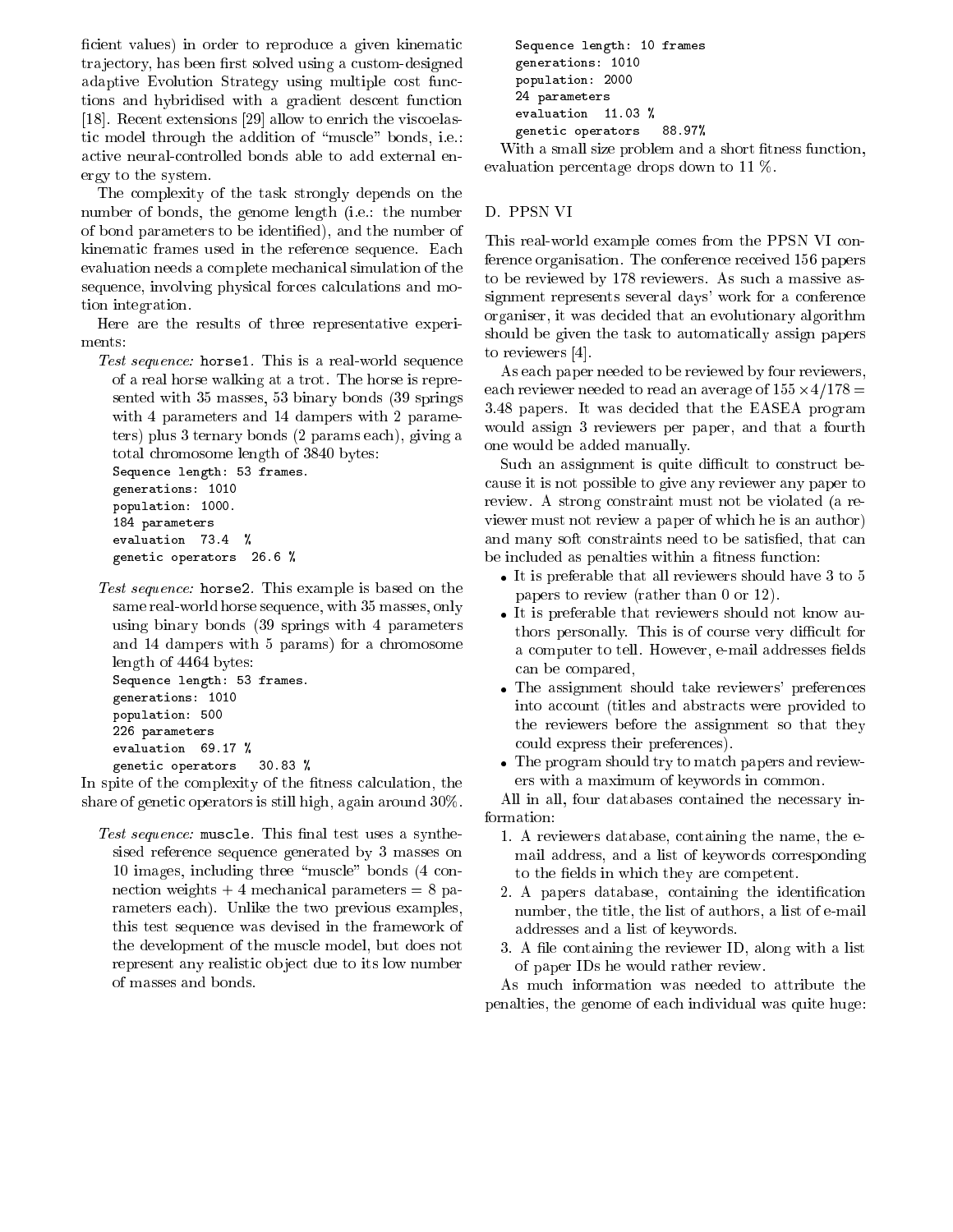```
Mat
h { int KeywContribution;
                  int Will_Unwill_Contribution;
                  interaction in the contract of the contract of the contract of the contract of the contract of the contract of
                  interviewerIdeau
                  int Id;
                  <u>. . . . . .</u>
                  interviewer in 1996, 1996
}e and paper in the contract of the contract of the contract of the contract of the contract of the contract of
                     int in the Maps Person of the Maps Person of the United States and the United States of the United States and
                     interior distribution and provided and a set of the contract of the contract of the contract of the contract of
                     int NbPapersPerReviewerContribution;
                     int Will_Unwill_Contribution;
                     interaction \mathbf{I}
```
}

On a Pentium architecture, one instance of the Match class takes 64 bytes, giving a total size of 10 748 bytes for the genome.

The best result was obtained with 5 million generations of 40 individuals, for a total of around 200 million evaluations.

In this case, evaluations were very simple (adding penalties depending on the violated onstraints), and the time spent in the evaluation function only amounted to 26.4% of the total time.

As the total time was 41 hours and 40 minutes on a PENTIUM II 300 Mhz, more than 32 hours were spent on genome handling routines, mutation and re
ombination in
luded.

## IV. Testben
hes with EASEA

The previous examples showed that it is possible to find real world problems with completely different proportions of evaluation time over total time. We therefore reverted to standard ben
hmarks implemented in EASEA to minutely explore this area. Many such functions are available (Sphere, Ackley Path, Griewangk, Rastrigin, Rosenbrock, Schwefel, Weierstrass, etc. [30]) and their EASEA implementation an be found on the EASEA web page (http://www-ro
q.inria.fr/EASEA/).

# A. Choosing test fun
tions

Some fun
tions are extremely simple (Sphere) and only take mi
ro-se
onds to evaluate, when more elaborate ones (Weierstrass) in
lude a loop allowing to tune the pre
ision of the result (and at the same time the evaluation time). Moreover, these functions can be run with different dimensions, meaning that the size of the genome an be hanged while still having meaningful results.

We therefore discarded very fast test functions (like Sphere, where the evaluation time never goes beyond 10- 15% of the total time) and very long fun
tions (Weierstrass with a long loop) where evaluation time never omes under 97% of the total time.

Some fun
tions showed the very interesting property of keeping a nearly onstant evaluation per
entage whatever the dimension. What happens is that as the dimension in
reases, the evolutionary algorithm needs to deal with larger genomes to clone, mutate, recombine, which would lead to a smaller evaluation percentage. However, as dimension in
reases, evaluation also takes more time, tending to counterbalance the previous effect.

Some test functions (Schwefel and Griewangk) were doubly interesting in that their nearly constant evaluation per
entage was around 60-70%, whi
h happened to be the value for the Fly and Mass/Spring model algorithms, and which in our experience seems to be a not so infrequent value.

If some odd behaviour were to appear on EAs showing this relatively high evaluation per
entage, it would also appear on algorithms like PPSN, where only 26% of the total time was devoted to evaluation.

As we wanted to explore the balan
e between operator omplexity and evaluation time, we de
ided to ompare EAs with and without "optimised" EA operators. We therefore de
ided to test a very powerful tool des
ribed by Schwefel in  $[27]$ : the log-normal self-adaptive gaussian mutation operator. This smart operator  $\equiv$  originally reated for Evolution Strategies| was designed in order to explore locally, as well as globally, a bounded search spa
e.

Log-normal mutation allows to make variable sized random jumps. It may be
ome self-adaptive in the sense that a sigma mutation parameter is also evolved by the EA, thus adapting the exploration range of this mutation accordingly to the evolution state of each individual. This operator makes the algorithm more efficient in es
aping from lo
al maxima.

Its implementation is simple: sigma mutation parameters are added to ea
h omponent of the genome, (thus doubling the genome size if each gene was a floating point value). The sigma parameters are evolved exactly in the same way as the original genome: they are re
ombined and mutated (gaussian mutation of fixed radius). The mutation of the original genome components is a lognormal mutation, with the orresponding variable sigma en
oded in the genome.

# B. Explaining the tests and the results

S
hwefel's smart mutation operator drasti
ally uts down the number of evaluations by improving the exploration of the sear
h spa
e thanks to its self-adapting apabilities. The achieved effect is spectacular when very costly evaluation functions are involved: the little added time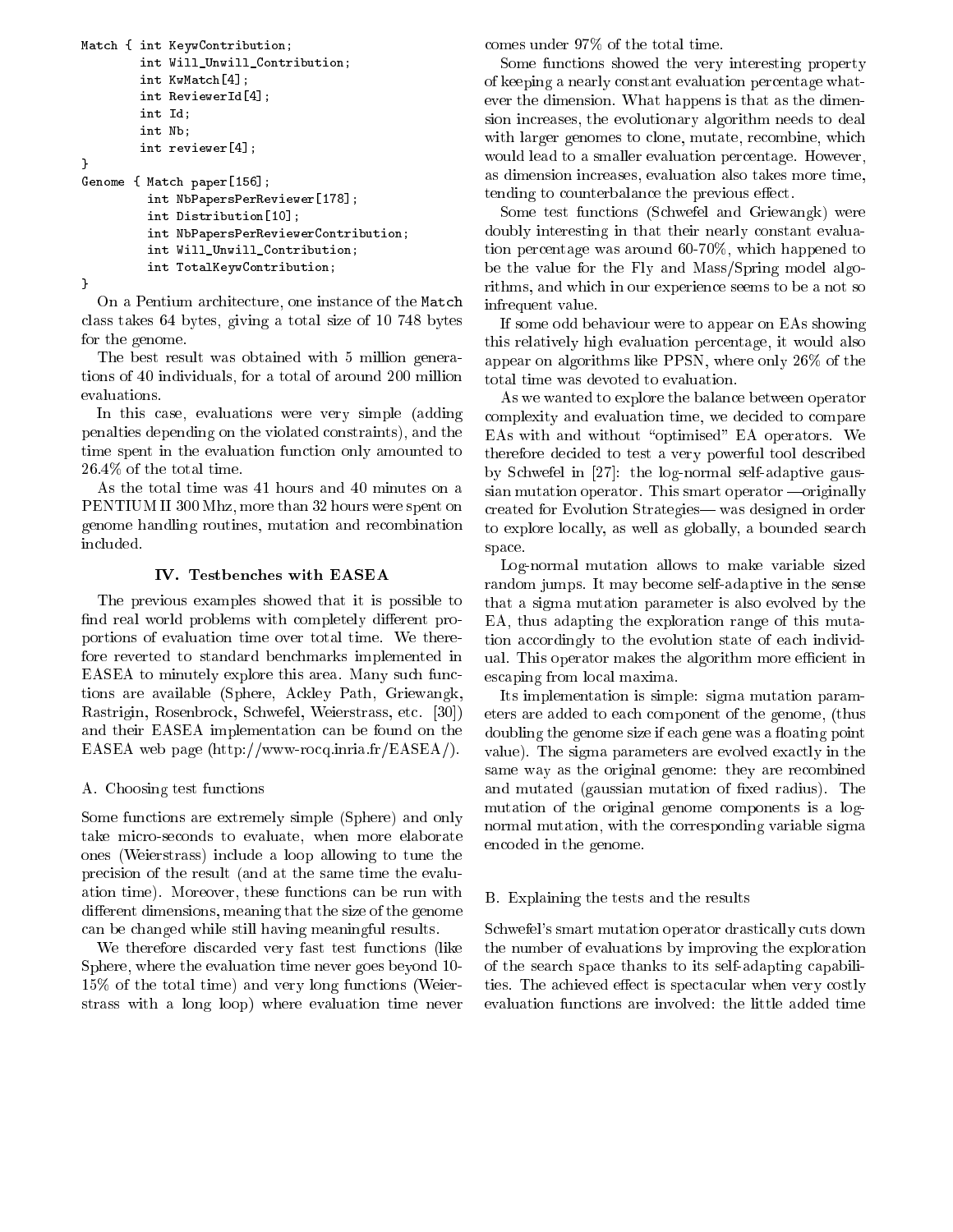to compute the sigma mutation parameters is counterbalanced with drastic savings in CPU evaluation time. The trade-off is however not so beneficial with our selected functions.

We conducted the following experiment to show the trade-off.

- 1. We ran the benchmarks on a wide range of dimensions (note the log scale) with a standard mutation operator with a *fixed number* of evaluations  $(24,151)$ , and stored the results.
- 2. We ran the same benchmarks over the same set of dimensions with Schwefel's mutation operator *until* we got a smaller or equal fitness value (these functions must be minimised).

|                   |            |                | Griewangk with standard mutation |           |
|-------------------|------------|----------------|----------------------------------|-----------|
| $\bar{\rm Dim}$ . | #<br>Eval. | $_{\rm Total}$ | Eval. $%$                        | Fitness   |
| 10                | 24151      | 3.84s          | $39.1\%$                         | 0.515     |
| 31                | 24151      | 4.56s          | 45.2%                            | 4.187     |
| 100               | 24151      | 6.76s          | 54.8%                            | 42.010    |
| 316               | 24151      | 14.10s         | 59.4%                            | 252.430   |
| 1000              | 24151      | 37.13s         | 65.3%                            | 843.642   |
| 3162              | 24151      | 111.24s        | 65.3%                            | 3169.142  |
| 10000             | 24151      | 356.98s        | 64.7%                            | 10845.621 |

| Griewangk with adaptive mutation |            |         |           |           |  |  |
|----------------------------------|------------|---------|-----------|-----------|--|--|
| Dim.                             | #<br>Eval. | Tot al  | Eval. $%$ | Fitness   |  |  |
| 10                               | 4351       | 1.21s   | $38.1\%$  | 0.479     |  |  |
| 31                               | 4471       | 2.03s   | 30.0%     | 4.053     |  |  |
| 100                              | 6151       | 5.28s   | 18.7%     | 41.120    |  |  |
| 316                              | 8311       | 18.70s  | 14.5%     | 247.330   |  |  |
| 1000                             | 12151      | 81.62s  | 14.2%     | 840.689   |  |  |
| 3162                             | 16111      | 336.23s | 13.2%     | 3158.232  |  |  |
| 10000                            | 24151      | 161657s | 13.3%     | 10820-232 |  |  |



Figure 1: Tests on the Griewangk function

It is quite clear that the adaptive mutation operator works really well: it drastically reduces the number of evaluations for equal or better fitness values, and as far as *total time* is concerned, the EA is therefore much faster when the problem is relatively simple to solve (until dimension 316). However, when things get tough  $-i.e.$ when the problem gets so difficult than the smart muta-

tion operator is not efficient any more— having a complex and therefore costly mutation function becomes a huge handicap. For dimension 10000, adaptive mutation is more than four times slower (cf. figure 1).

If we look at the evaluation time percentage, the algorithm with the non adaptive mutator stabilises around  $65\%$  -i.e.: at about the same percentage as the Fly and Mass/Spring model algorithms— while the evaluation time percentage of the algorithm with adaptive mutation drops to  $13\%$  of the total time. This may be what happened to the PPSN VI example quoted previously.

| Schwefel with standard mutation |           |                                                           |           |         |  |  |  |
|---------------------------------|-----------|-----------------------------------------------------------|-----------|---------|--|--|--|
| Dim.                            | Eval. $#$ | $\operatorname{\mathsf{Tot}}\nolimits{\operatorname{al}}$ | Eval. $%$ | Fitness |  |  |  |
| 10                              | 24151     | 3.79s                                                     | 48.6%     | 1209    |  |  |  |
| 31                              | 24151     | 4.45s                                                     | 39.5%     | 7315    |  |  |  |
| 100                             | 24151     | 6.63s                                                     | 53.5%     | 27965   |  |  |  |
| 316                             | 24151     | 12.74s                                                    | 58.2%     | 114133  |  |  |  |
| 1000                            | 12151     | 33.12s                                                    | 59.8%     | 369134  |  |  |  |
| 3162                            | 24151     | 97.39s                                                    | 60.3%     | 1246990 |  |  |  |
| 10000                           | 24151     | 313.22s                                                   | $58.8\%$  | 4086970 |  |  |  |
| Schwefel with adaptive mutation |           |                                                           |           |         |  |  |  |
|                                 |           |                                                           |           |         |  |  |  |
| Dim.                            | Eval. $#$ | $\operatorname{\mathsf{Total}}$                           | Eval. %   | Fitness |  |  |  |
| 10                              | 24151     | 5.11s                                                     | $33.0\%$  | 1162    |  |  |  |
| 31                              | 9871      | 3.79s                                                     | 23.2%     | 7223    |  |  |  |
| 100                             | 6031      | 5.17s                                                     | 14.9%     | 27499   |  |  |  |
| 316                             | 3271      | 7.32s                                                     | 17.2%     | 113995  |  |  |  |
| 1000                            | 3991      | 26.09s                                                    | 13.1%     | 368914  |  |  |  |
| 3162                            | 4351      | 87.55s                                                    | 12.2%     | 1242240 |  |  |  |



Figure 2: Tests on the Schwefel function

The symptoms look the same on Schwefel's function. Although, for a strange reason, it does not seem to handle the very simple cases very well (maybe until 31), the Schwefel adaptive mutator is most effective until and beyond dimension 3162 when again things get tougher. The simple mutation wins again beyond dimension 10000 (cf. figure  $2$ ).

As far as evaluation time percentage is concerned, we also see a big drop down to  $12\%$  of total time, while the non-adaptive function remains stable at around 59%.